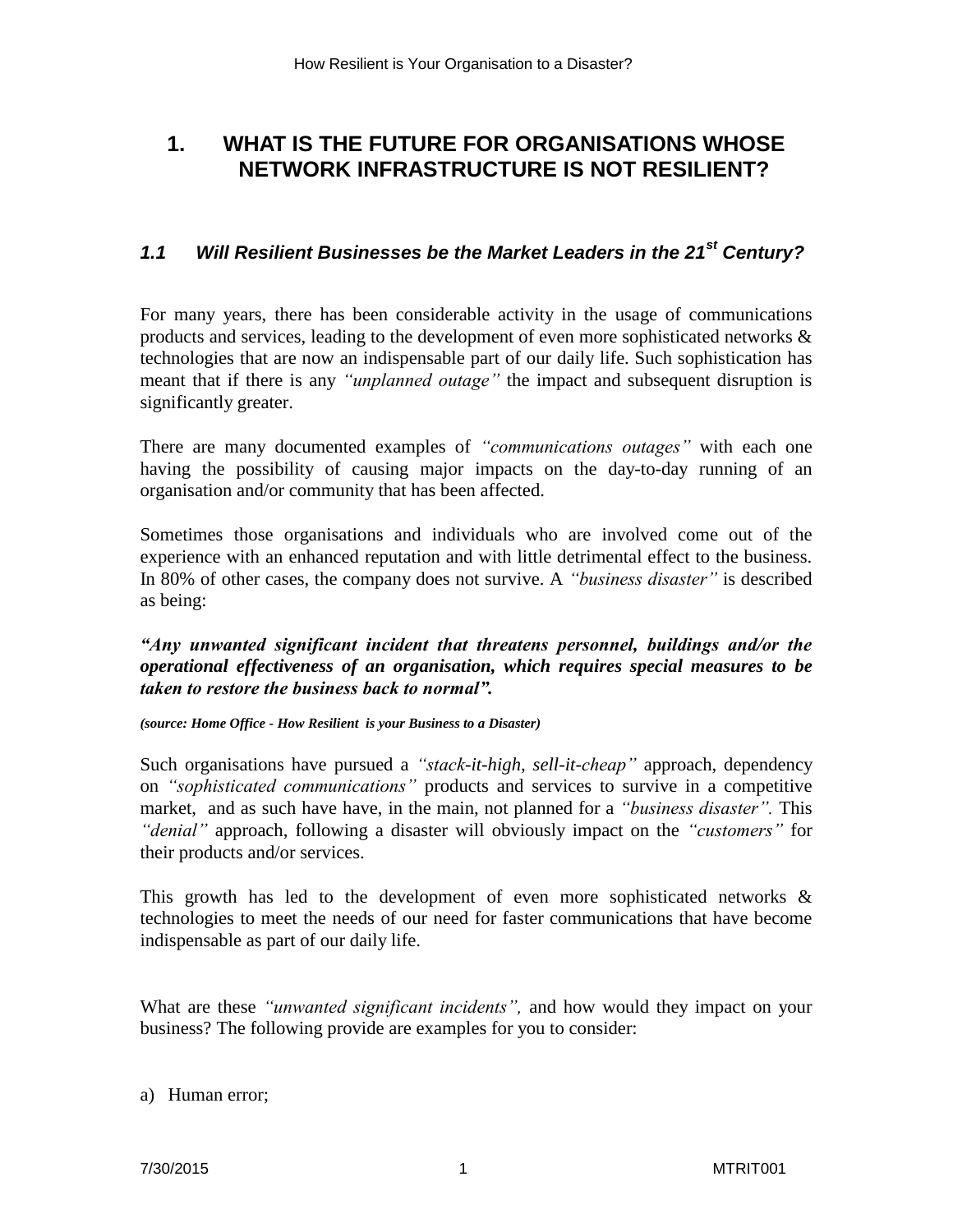- Lapse of security
- Misunderstanding of directions
- Carelessness
- Pressure of home and/or work
- Stress related
- Accidental damage
- b) Natural causes;
	- Fire
	- Flood
	- Lightning
	- Solar flare
	- Tornado
	- Hurricane
- c) Intentional causes;
	- Terrorism
	- Vandalism
	- Industrial action
	- Espionage
	- Computer viruses
	- Fraud

For each of these categories there are many more examples that could be listed and classified as a *"business disaster",* all requiring *"special measures to restore business back to normal",* when there has been a significant:

- a) loss of operating capacity;
- b) loss of capital or profits;
- c) loss of market share;
- d) loss of credibility and/or image; and,
- e) impact on compliance with legislation or codes of practice.

How can we reduce the cost and impact on a company following a *"business disaster",* whilst at the same time delivering the product and/or service that will retain **"customer loyalty",** *"before, during and after a disaster?"*

# **2. HOW THEN CAN YOUR COMPANY BECOME RESILIENT TO A BUSINESS DISASTER?**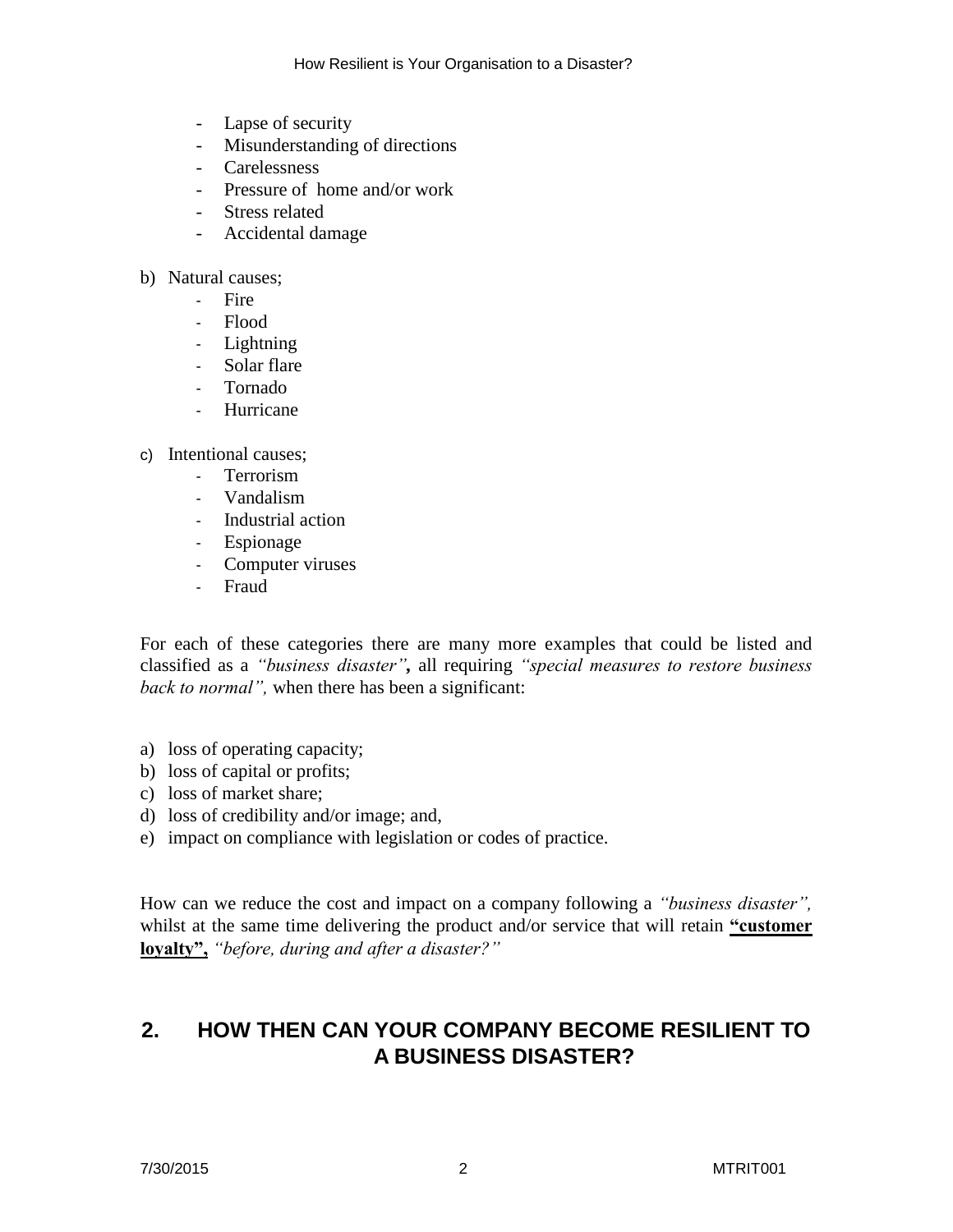#### *2.1 Dictionary Definition of Resilient*

As we move forward into the 21<sup>st</sup> Century, there is now a need to develop a *"business*" *resilient*" culture that will build resilience into processes and procedures, and guarantee the *"continuance"* of business activities.

The nearest dictionary definition for Resilient is one for a *"resilient object"*, something which is:

#### *"capable of regaining its original shape or position after bending, stretching, or other deformation"*

*(source: The New Collins Concise Dictionary - The Guild Publishing London)*

However, what if the object is a physical fibre optic cable that provides critical communications to your company, or a data processing system that supports critical business-wide applications and services. Such elements do not easily bend or stretch to any great degree, and would certainly take exception to being deformed!

#### *2.2 What is the key to becoming a Resilient Company?*

A key factor in reducing the cost and impact to the operational structure of a company, following a *"business disaster",* would be to have a *"resilient communications".* What does resilient really mean when applied to communications, and how will it assist in the *"before, during and after"* a disaster?

Perhaps then a better definition of a resilient company, is one that accepts the fact that processes and procedures, and the supporting technology, will at some time fail, and accepts the need to:

*"resist and tolerate failure, and recover critical operational elements within a business acceptable time scale by planning and design"*

*(source: Survive! The Business Continuity Group - Communications Special Interest Group)* Having a strategic approach to resilience could be the *"key"* to your company preventing, and if necessary managing, a *"business disaster".* This strategy should not only include the service infrastructure and associated technology, but also establish a state of *"readiness"* should a disaster happen. This begins from the management of business changes through to establishing a response to any *"crisis"* situation.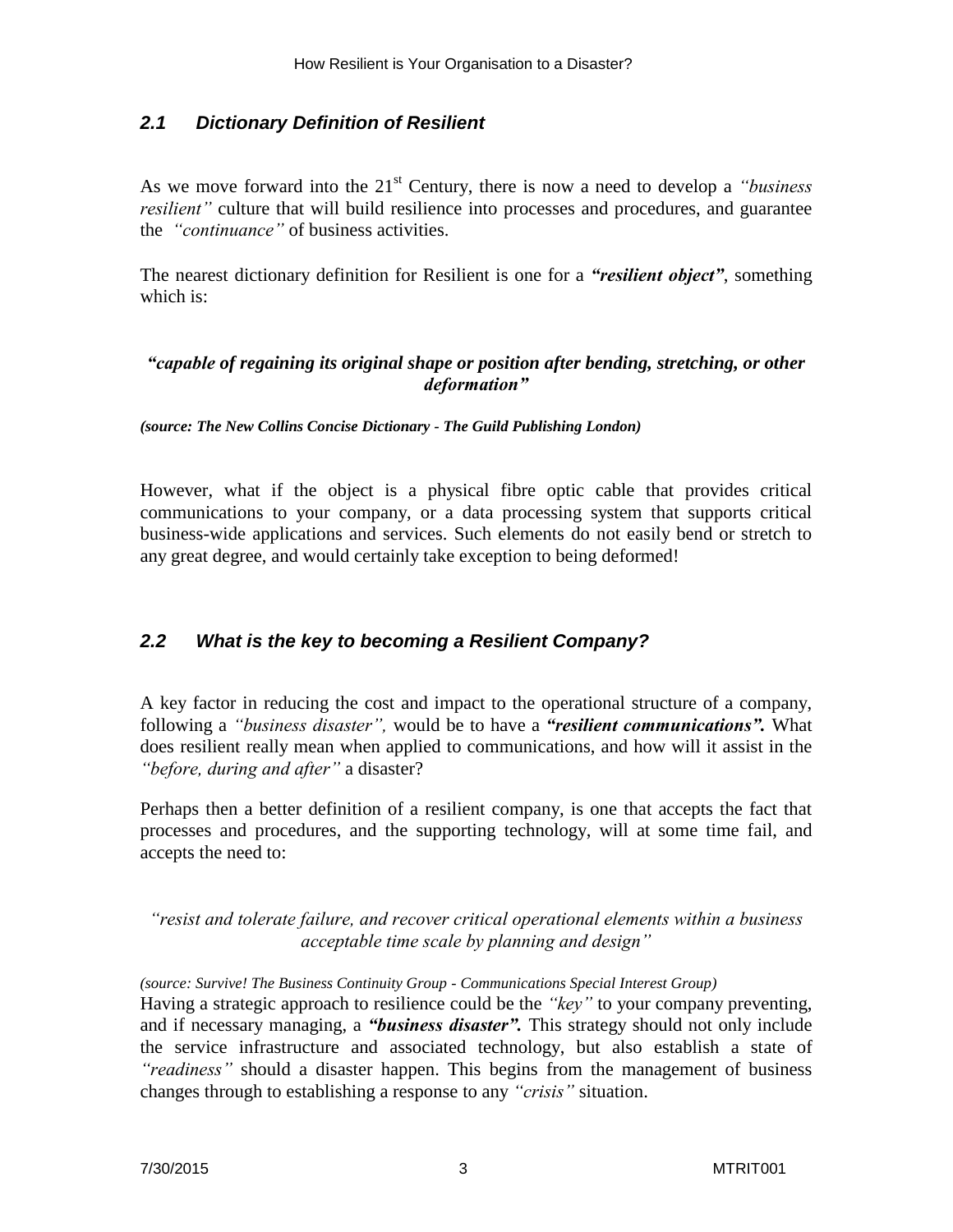# **3. WHAT IS THE RESILIENT COMMUNICATION STRATEGIC APPROACH?**

#### *3.1 Preparation Phase*

The Preparation Phase should begin with the identification of risks to critical components. This could be prior to implementing new, or changing existing communications technologies. In both cases the areas for consideration are similar, and relate to the risk of *"poor" -*

- a) planning & design;
- b) manufacture;
- c) installation; and/or
- d) maintenance*.*

The key question that any company should ask itself is:

#### *"How long can your Business survive without critical communications"*

The *"counter-risk"* strategy should be to establish a company policy that covers, not only purchase of external products & services, but also their selection and project management. This transforms into detailing the business requirements for resilience, and by ensuring that within any *"Invitation to Tender"* (ITT) document the equipment manufacturer, supplier, maintainer and network provider are made fully aware of the business requirements:

- a) project management process;
- b) reference sites;
- c) resilient connectivity;
- d) emergency management processes & procedures; and,
- e) disaster recovery services offered.

Obviously the ideal situation is one where all interested parties work together to highlight a resilient solution, before there is any impact on business operations. To achieve this the *"resilience project sponsor"* must agree an acceptable *"down time",* not only for the communications network but also when it is customer affecting.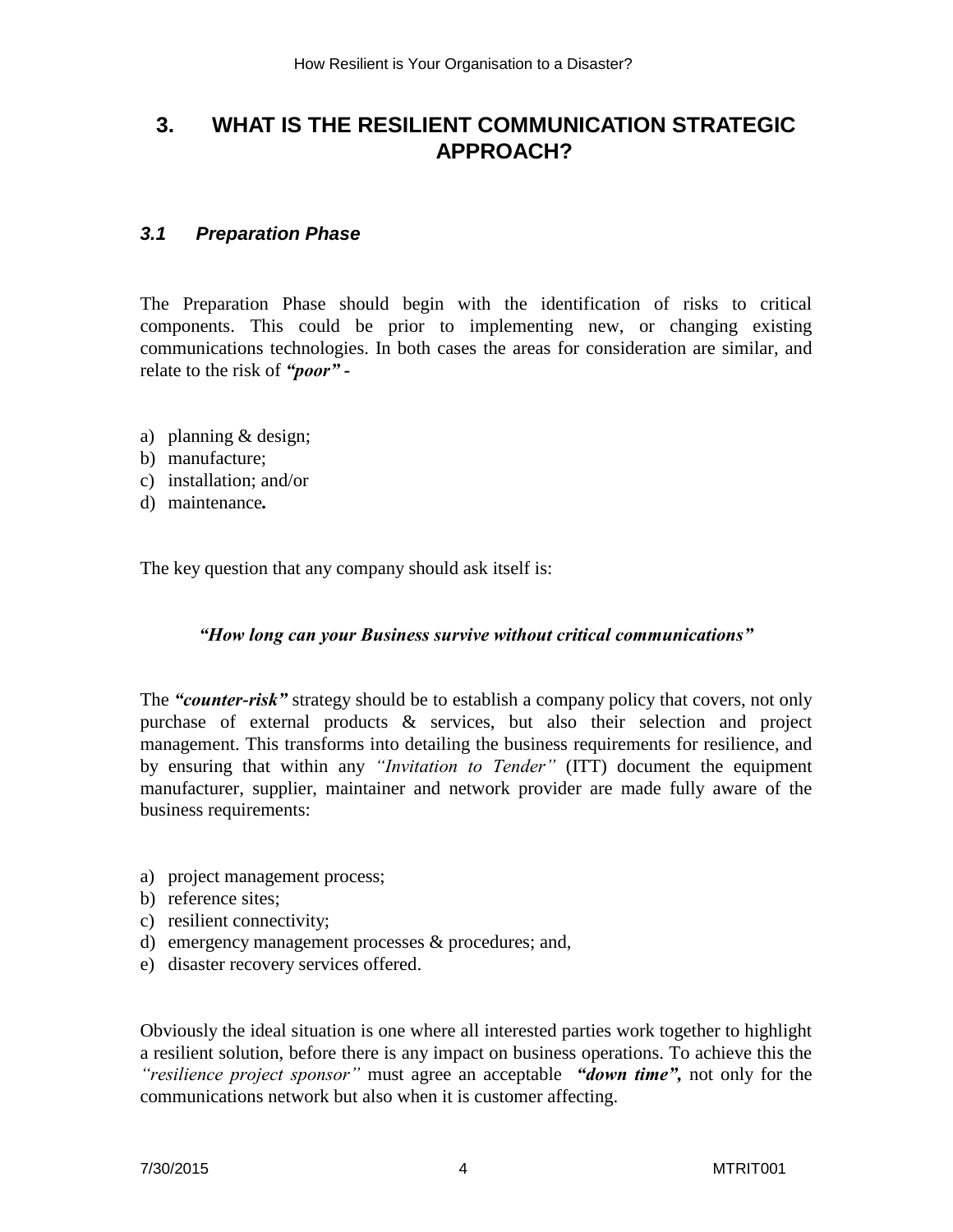### *3.2 Planning Phase*

The Planning Phase should embrace and provide key resilience enablers arising from the physical separation of complementary technologies and creation of a *"contingency"* capability. Therefore, the basic principle should therefore be to provide in-built protection within any sophisticated communications structure, and provide standby options during failure conditions. This can be achieved by understanding the physical and logical elements of the communication technology being implemented or in use.

Plans must also be put-in place that will safeguard the communications technology, either terminating directly on the network or working independently. Such *"contingency"* plans can either be implemented automatically using the in-built capability of the technology and/or involve invocation with a *"disaster recovery"* supplier.

Following the moment when a real *"business disaster"* occurs there will be a period when the company will need to assess any *"damage"* that has taken place. During this time telephone calls and facsimile transmissions may be left unanswered, e-mails not responded to, post not collected, letters not responded to, and suppliers left awaiting payment. There will be many other areas where communications are left wanting, dependent on the maturity of the market and *"sophistication"* of technology being used.

At some point, only you will be able to judge when this has occurred, the situation deteriorates to a level where there is a major impact on business activities. This impact is easier to assess when physical damage has occurred to the building or technology. In the case of *"product contamination",* communications to the media become a high priority. Many examples exist where a *"business disaster"* has affected the integrity of the company, and where a *"crisis management plan"* has been invoked.

### **4. WHERE IS BUSINESS TODAY IN PROVIDING RESILIENT COMMUNICATIONS?**

Most business operations want to believe they are resilient to a *"business disaster",* and wish to believe that third party agreements they have in-place will recover critical business operations within what is deemed as an acceptable time scale. As business continues to change, whether due to *"mergers & acquisitions"* or because of *"business process re-engineering & knowledge management",* or maybe just day-to-day events, this approach becomes difficult to keep up to date. And, it should also be remembered that customers, suppliers, manufacturers and maintainers are also experiencing the same type of changes. The recipe for disaster is almost complete!

The final ingredient is in business thinking; *"it will all be right on the night",* or even *"denial"* that anything could possible go wrong, and deciding that a *"crisis management*